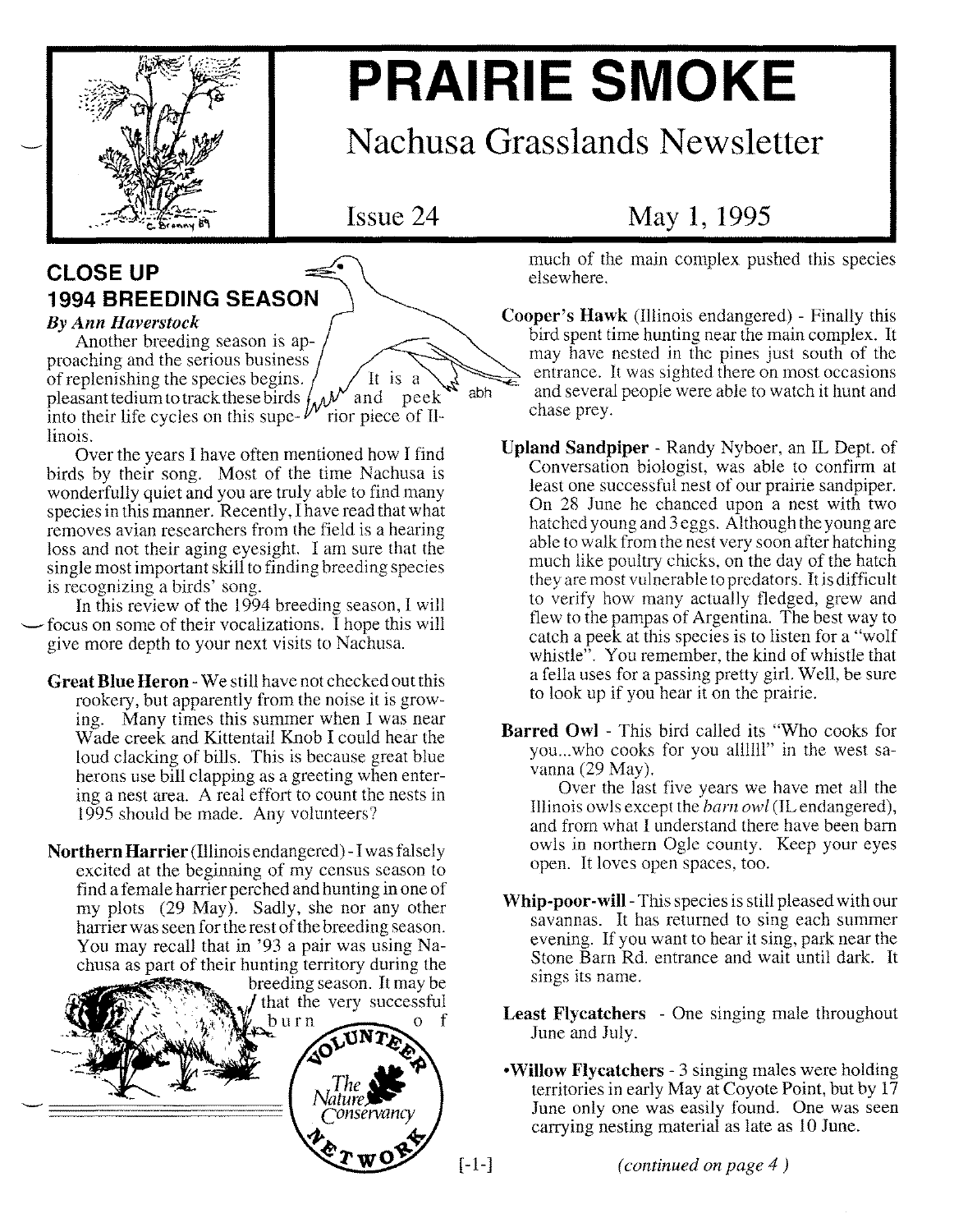#### **From the Preserve Manager Bill Kleiman**

*Projects of this Spring and Summer* **Propagation Nursery:** If you worked all day long harvesting just prairie gentians you might fill up a film canister with the fine seed. A few plants occur here and there, perhaps a few hundred



plants on the preserve in total. Your search for the plants would be rewarded by their beautiful blue flowers. But we need a lunch bag full of gentian seed so that we can have the flower blooming in lots of other areas here. A watered and fertilized garden will produce prodigious quantities of gentian and other seed year after year. Our nursery plans are being guided by our own Dennis Lubbs and Kathy Motto of Genesis Nursery in Tampico. We have plans for a small, relatively easily maintained outdoor garden. Genesis has generously offered to get us started with seedlings of various uncommon local species ready to be put into the garden. We also have plants that Enders Greenhouse in Rockford started for us last year. The propagation nursery will have perhaps thirty to fifty species annually and will be a nice boost to our seed harvesting efforts. We will need a few volunteers willing to come out once a week or so to help care for the garden. Give us a call, 456-2340, if you can help out.

**Stewardship planning:** We are updating our plan for the work we will be doing for the next three years. The unit stewards and I have hiked around their management units and written on maps what and where and how and when. For example: With Mike Crowe, the East Heinkel unit steward, we tromped up and down hills with sandstone outcroppings, strategized how to do in the alien multiflora rose and honeysuckles, but we delighted in finding the remains of a prairie under some planted white pine trees. There was not much showing, just a few little bluestem plants, some indian grass, an unknown sedge. We hope that with the introduction of fire to this unit (likely the first fire since the 1830' s) we will see many other plants emerge that were hidden in the pine needles or dormant in the seed bank. Goodbye Pinus strobus. For Mike's unit the plan includes a fair amount of brush thinning, non-native plant removals, seed harvesting and planting, the delicate use of a bulldozer, a few fires, and lots of careful observations. Each Steward is forming a team of [-2-] people that they can contact to come to their workdays. This is a good opportunity for becoming involved at an easy level. Show up at a scheduled workday or call us.

**Hydrology work:** Old field tiles will be removed from the Prairie Potholes and Shafer Unit and an old drainage ditch filled. These plantings will become rather wet and some wetland plants will emerge from the seed bank to get us started on the restoration. We will plant more seed in these areas annually.

*Winter work accomplished (December- February):*

- **Stone soup seed processing day:** Over 80 species harvested. Good turnout had a dozen working with Mike Adolph clearing under oaks on Main Unit. David Edelbach, Ellen and Don Baker, John & Sheila Holbo, Andy & Kim Jackson, Kevin Kaltenbach, Mary Ann Hoeffliger, Hazel Reuter, Dean Weidman, Bob Parenteau, Sally & Max Baumgardner, Carol Sumners & students, Jack & Tom Darin.
- **Northeast Unit -** Max Baumgardner removing old fence and posts and tree removal by Rock River Valley Fishing Club.
- **FenUnit-**Cleared under more oaks and Kevin Kaltenbach and Chris Matson cleared more alien brush and burned brush piles.
- **Main Unit -** Last of the wire, posts and and brush removed along fencelines. Mike Adolph.
- **West Heinkel Unit -** Removed quarter mile of fence.
- **East Heinkel Unit -** Removed wire and brush along a fenceline by Pussytoes lane.
- **Schafer Unit -** Lots of boundary clearing and brush stacking and burning.
- **Clear Creek Unit -** Removed interior fence & cleared brush, Prairie Preservation Society of Ogle County.

#### **AOTP 1995**

Autumn on the Prairie 95' chairman is Mike Adolph. Planning meeting May 13 at 1:30 at the Yellow House. We have four positions filled and two positions left that we need volunteers for: Coordinating the welcome tent and the demo tents. Call Mike Adolph, 708-897-4792, or Gene St. Louis, 815-756- 8747, to RSVP or express interest in helping out. Gene is coordinating the tours so call him if you can lead one this year.

#### **Correction**

The Jay Meiners Wetlands did not shrink from 80 acres to 8 acres, as reported in the last issue. We regret the error.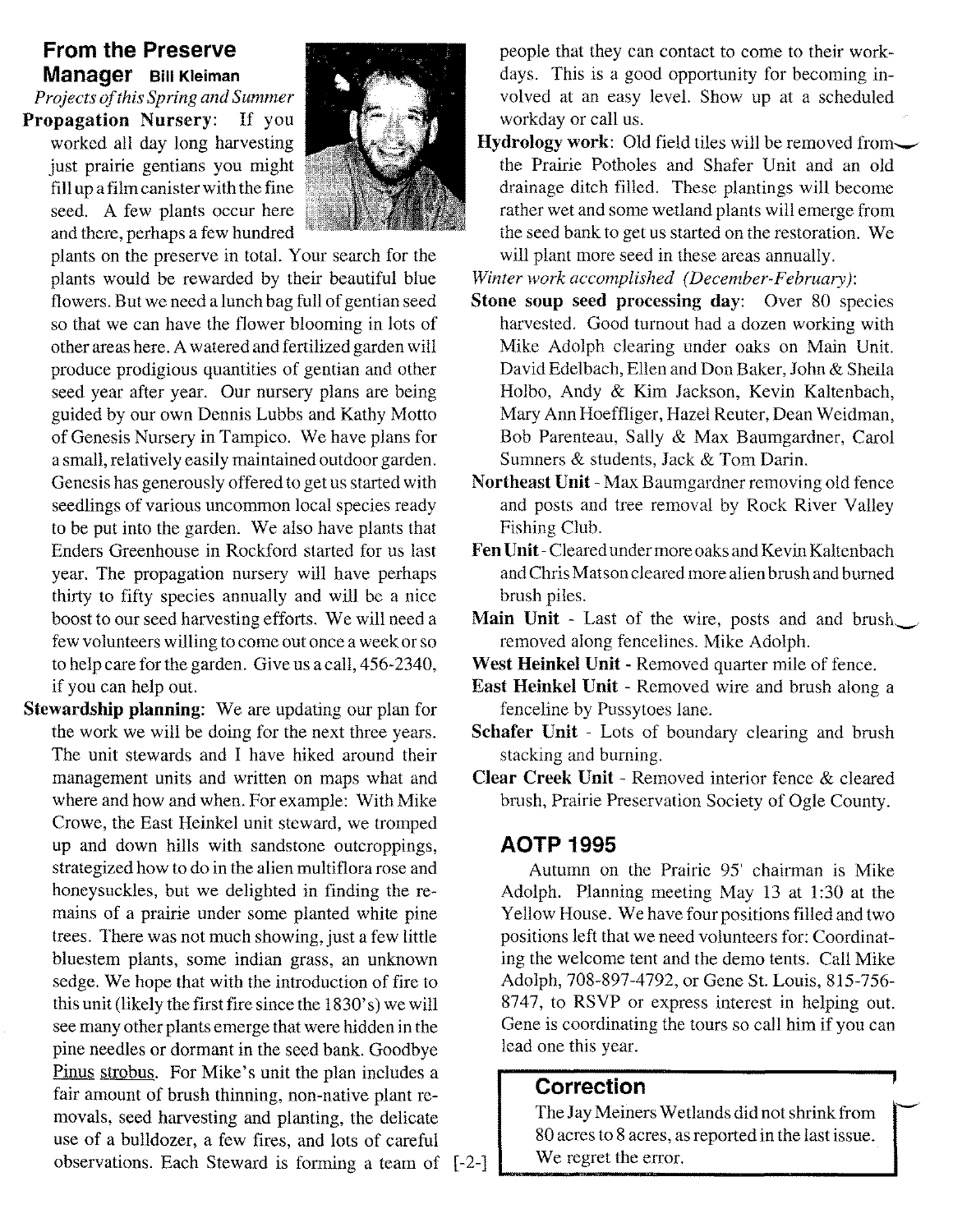### **Badger!**

*By Sally Baumgardner*

The mere mention of this harshsounding name seems to imply something " dreadfully bad. After all, isn't that the first  $\cdot$ syllable? Bad.

When an adult badger and three young were seen by a dozen of Nachusa Grasslands' Stewards last May, interest and awareness of these incredible digging animals exploded. We felt our efforts to restore and reconstruct this Illinois ecosystem were, indeed, getting marvelous results.

On Valentine's Day, Max and I found massive mounds of freshly spewed out sand and gravel at four easy-to-reach locations on our prairie as well as Nachusa's. Could one of the badger young sighted last spring be our new neighbor? Naturally, this greatly intensified my curiosity and sent me hurtling to the library to research the documented badger accounts by recognized wildlife biologists.

In particular, I sought verification in well-known journals such as Smithsonian and Natural History. Articles like Partners in Carnivory, by Kathryn and Steven Minta, Natural History, June, 1991, took several years offield work for them to complete. Another authority, John Messick, head of the Biology Department at Missouri Southern State College, spent most of his three years as a graduate student studying the badgers of Snake River, Idaho.

Badgers are well substantiated as residents of the plains of the U.S. Their general range stretches from Indiana west to the Pacific, and from the lower half of the Canadian Provinces into Mexico.

Badgers are wide-bodied, short-legged members of the Weasel family. They weigh 15to 25 pounds and are 18 to 23 inches long. Their thick, loose hides are covered with yellowish gray shaggy fur. The bushy tails are about six inches long. The face is patterned in black with white cheeks and a white stripe extending from the snout over the head. Early English-speaking people felt these facial mark- ings resembled badges of heraldry. How "bad" can that be?

These top-of-the- food-chain hunters can kill or eat more or less everything they can get their jaws on. Mice, rats, gophers, and various ground squirrels make up most of the diet. With these choice foods available here, we can expect to find badgers on the prairie.

They also consume considerable quantities of insects including the larvae of bees, wasps and ants, whose nests they are able to rob safely because of their thick, loose hides. Other mammalian prey includes moles, shrews, rabbits, raccoons and fox and coyote pups they dig out of breeding dens. Badgers will enter the water to catch frogs, crayfish and fish in shallow lakes and streams. This sounds bad for small critters.

The most impressive tools possessed by badgers are the extremely long front claws, as long as a child's fingers. The claws enable these animals to hold the  $\lceil -3-1 \rceil$ 

title of Champions of the Diggers. Their big  $\triangleright$  forepaws are webbed at the base and are used like shovels for moving and throwing dirt.  $\mathbb Z$  Badgers are well adapted to get the job done and get it done well.

There's more to learn about our native badgers, as well as European badgers. In the next issue we'll look at the sport called "badger-baiting" and the source of our present-day word, "badgering".

#### **VSN Stewardship Award**

Sally Baumgardner was recognized at a luncheon in Vernon Hills, Feb 18, for her education and field trips at the Grasslands and in the community. Sally touched the lives of at least 1,200 people last year, she managed the childrens' tent at our Autumn on the Prairie celebration, and she is a Unit Steward. Ben Tuggle, regional director of USFWS gave a talk about Chicago Region biodiversity. The Volunteer Stewardship Network is active in North and Central Illinois in restoring and protecting natural areas.

*See Photo Page 6*

#### **Managing Species Diversity in Tallgrass Prairie: Assumptions and Implications by Henry Howe**

*From the journal Conservation Biology, September* 1994:

Conservation and restoration ecology efforts may conserve or restore a particular image of a community, a variety of plausible images, or maximum biological diversity. The choice is a policy decision that should reflect relevant history and sound science. Here I argue that common methods of conserving and restoring tallgrass prairie have a weak scientific rationale, are not consistent with plausible history, and threaten prairie biodiversity. Dormant-season burns and grazer exclusion are human interventions that may promote artificially consistent dominance of large grasses utilizing the C4 photosynthetic pathway [warm season grasses like big bluestem, indian grass, little bluestem], thereby relegating hundreds of other prairie plants to small populations that are vulnerable to local extinction. I recommend an experimental approach to large remnant conservation and restoration in which varied conditions alter dominance, thereby increasing shortterm species richness. I also recommend prescribed burning during the summer, to simulate the timing of lightning fire, and light -to-moderate grazing by different ungulates, to simulate historical grazing history. Both should favor plants that are consistently infrequent or rare in many managed prairies. Varied regimes of burn season, burn interval, and largemammal grazing should promote greater overall species diversity and should more realistically represent varied conditions under which grassland taxa evolved.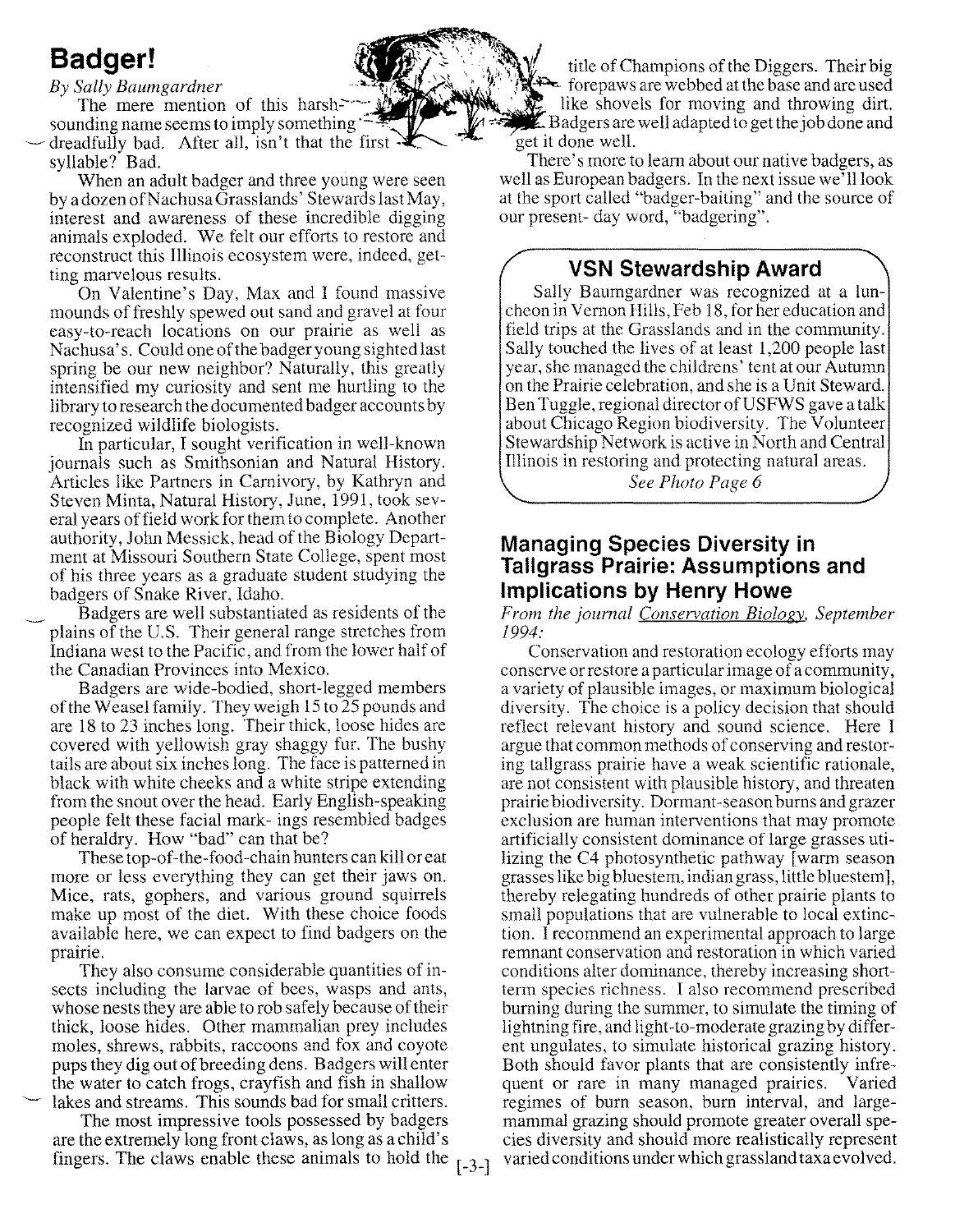#### *(continued from page* 1 - 1994 *Breeding Season)*

These two Nachusa flycatchers are best distinguished by voice. The least says a sharp "che-bek'", while the willow sings "fitz-bew". Next June you can sit at Coyote Point and listen carefully for both species.

- Sedge Wrens They were most active in late summer. On 22 July as many as seven males were singing on site. Don Kroodsma Ph.d., University of Massachusetts at Amherst, is interested in more information on this spec, It would require someone who lives nearby to stop by a roadside each week and count the number of singing males. I am unable to be on the site during most of August and he needs August covered. Anyone interested?
- Eastern Bluebirds They are most easily seen around Sally Baumgardner's boxes. They are really happy with the insect population. Susan Kleiman lovingly moved most of the interior boxes to the edges of the property. This will make monitoring boxes easier.

∫[-4-]

- Veery (Illinois Threatened) We were most pleased with the rediscovery of this species along Wade Creek. Spring' 94 had 3 singing males and each time we checked during breeding season we happily heard at least one bird calling. sings its name "veer-y, veer-y, veer-y" in descending tones. The music is a healthy sign, although we still have not observed breeding behavior. On an overcast day walk the west fence line and you may be rewarded with a singing veery. Remember, if you should see it feeding fledged young or carrying. food, you must give me a call.
- Wood Thrush Another woodland thrush with a great voice. He was singing all season in the west woods. The naturalist John Burroughs' mnemonic for this species is "O spheral, spheral; O holy, holy, O clear away, clear away; 0 clear up, clear up." Each time I'm lucky enough to be with children when I hear it sing I attempt to tell the Native American tale of "How birds received their song". When you're lucky enough to hear the wood thrush sing at Nachusa, call me and I will tell you the story. (Maybe, this will tease you to volunteer at Nachusa.)
- Loggerhead Shrike (Illinois threatened) The species has not been observed since the summer of 1990. I would love any information on this bird in Lee/ Ogle counties (South of Rt.64 and East of the Rock River).
- VIREOS: With some hiking most people are able to find the five species of vired at Nachusa.

*r*

- White-eyed Vireo He is found in shrubs and trees around Wade Creek singing "chick -a- perweeoo- chick".
- Bell's Vireo -Found often in shrubs at Coyote Point singing, "cheedle cheedle chee? .. cheedle cheedle chew!".

#### Yellow-throated

Vireo - Found in west fence line savanna singing, "three-eight or eeyay"

It was heard on 17,25 and 30 June.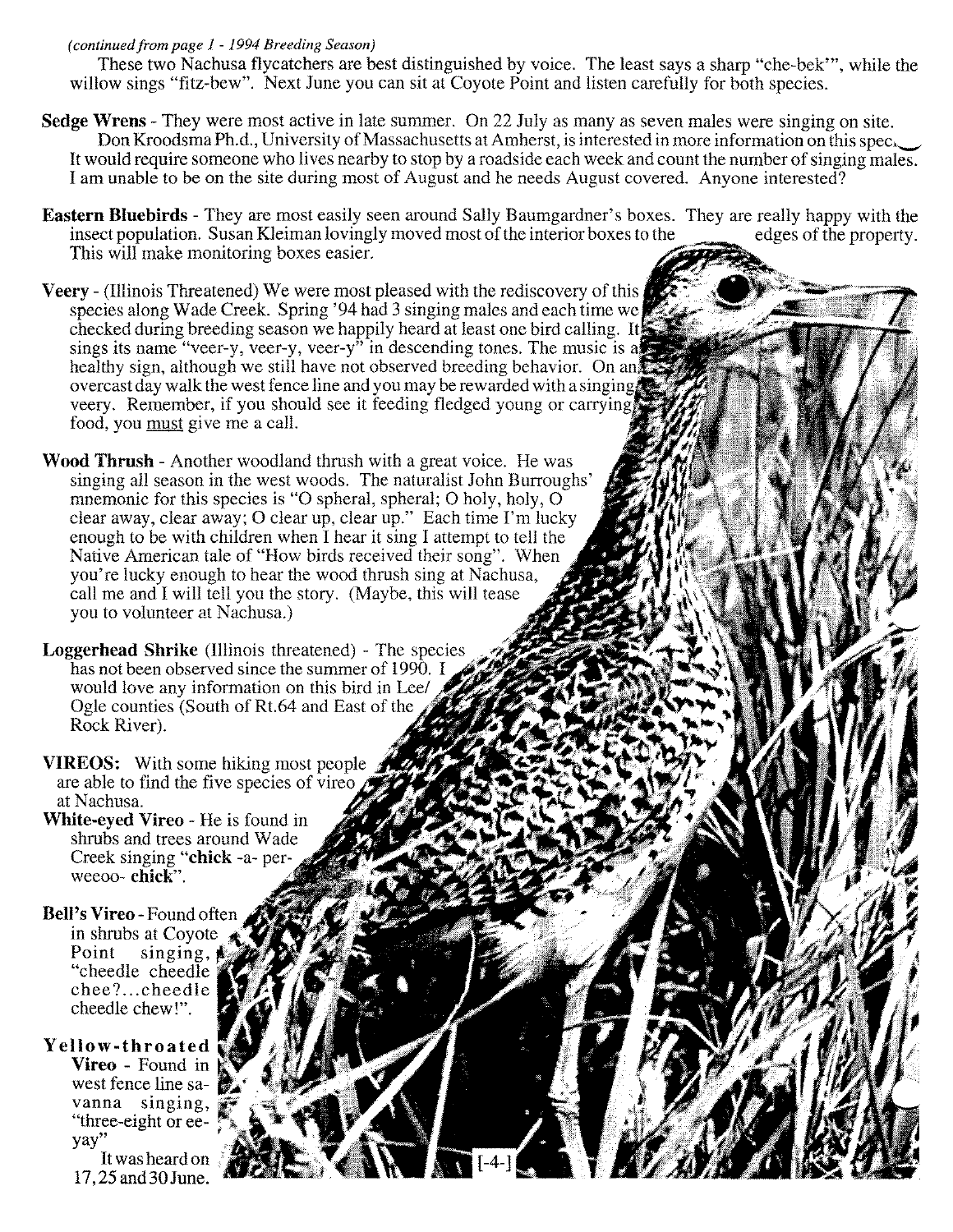- **Warbling** Vireo This species has resided the last 4 years in the cottonwood by the yellow house on Lowden road. This the plainest of vireos sings the most complicated vireo song. It is a very musical, languid warbled phrase with the last syllable an upward "twee". The song is the most difficult to describe, so it is good that he is the easiest vireo to
- Red-eyed Vireo He is found in woods and savannas singing his very deliberate measured phrases, rather like a conversation "Here I am...up here...in a tree ...see me ...here I am ...lookhere ...in the tree ...etc".

find.

- Hooded Warbler On three occasions a pair was seen along Wade Creek and another nearby creek. They were last seen on 17 June by John Bivins. This is the first year that this species has been detected at Nachusa. I concentrate on the main complex during the census and I am unable to give the other habitats much attention, so if you walk the creek and woods please send me a copy of your observations.
- Dickcissel- Another nice year for this species. At least 5 territories were noted in the main complex of knobs.
- Clay-colored Sparrow (Illinois endangered) I first noted this species singing his heart out from a thin shrub on  $22$  May. He was located about 30 yards north of the pine plantings (Benson Rd.) in the main complex. This single male sang persistantly through

10 June and then disappeared. Since I've mentioned bird song in this report, it may be of interest how I happened upon this species. I was checking my plot locations when I heard a golden-winged warbler sing "Bee-bz bz bz". I followed the call and was happy to see a male flitting through the shrubs. Pleased with myselfI moved on to Plots 9, 10, and 11. Between plots 9 and 10I heard "bzzz, bzzz, bzzz". I wondered why the goldenwinged warbler was agitated and following me. The song was different but similar. Confused, I drew closer to this similar song and discovered a single male clay -colored sparrow. Each week I stopped to check on this bird. He sang constantly but never attracted a female. He finally gave up his territory.

- Field Sparrow The second most common sparrow species found in Nachusa's open habitats.
- Grasshopper Sparrow The grasshopper sparrow still remains the most common grassland species at Nachusa. Thirteen plus territories were found in the main complex. When you walk be sure to stop and listen for its song "pi-tup zeeeeeeeeeeeee" and then a jumble of notes.
- Henslow's Sparrow (Illinois threatened) One singing male was seen and heard on 22 July. This species [-5-]

prefers prairies which have not been burned for several years. He was found in an area which was not burned in '93 or '94. A very quiet hiccupping "tsi-lick" is how the Peterson guide describes his meager song. That is what caught my attention.

- Bobolink 3 males posturing aggressively on 30 June. They were noticed often in the '91 field east of Coyote Point. (The year '91 refers to the year it was seeded to prairie.)
- Orchard Oriole Three males were observed in May but only one pair was successfully feeding fledged young at the end of July. Be sure to look in a guide and note the two possible and very different male plumages. It was a "first summer" male that had the successful nest in plot 8.

If you are interested in native bird songs, there are several nice recordings available to you. I personally enjoy the Cornell compact disk. I can easily find any song in question.

*A Field Guide to Bird Songs of Eastern and Central North America.* Cornell

Laboratory of Ornithology, New York: Mark Records, 1983.

(records \$19.95; tapes \$25.00; Disc \$25.00)

My curiosity rushes as these birds settle into their routines. It is "their" routines which for centuries racked naturalist and scientist with questions. Some questions have been answered, like the ones about migrations and flight, but many are left unanswered. So, each year our little bits of information help the view of the larger picture of Nachusa Grasslands and the even larger picture of the health of Illinois' prairies.

Remember, if you bird Nachusa Grasslands, send your observations to me:

> Ann B. Haverstock 724 Hawthorne Lane Geneva, IL 60134 (708) 232-9398

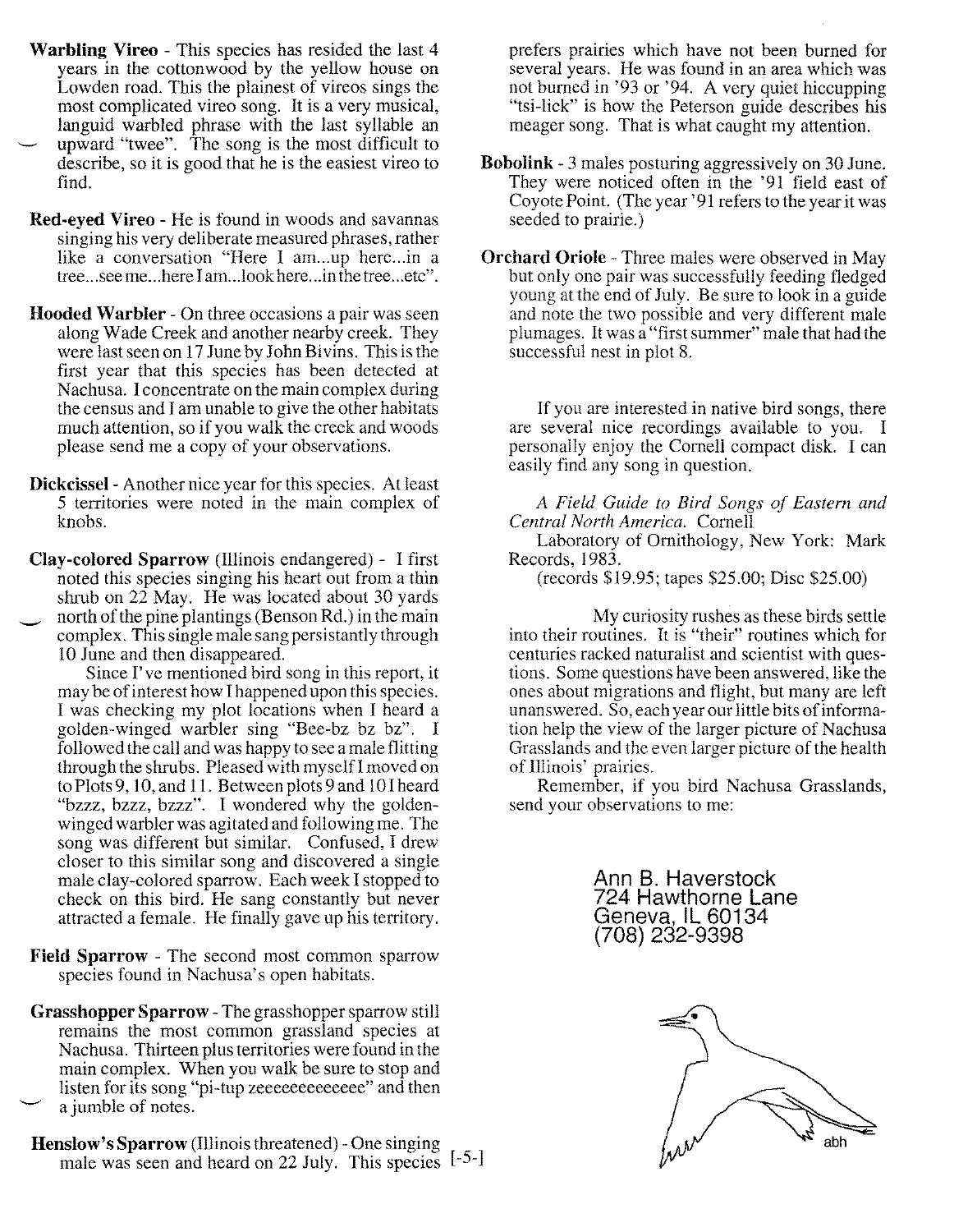

*Laurel Ross Sally Baumgardner Steve Packard*



*Gene St. Louis, N1U students (Amy Knight, Dave Rocks, Rodd Schick), Bill* & *Susan Kleiman after clearing under oaks in savanna. Not shown N1U student Chuck Deans.*



*Rock River Valley Fishing Club on March* 4,1995. *And the trees come a tumbling down!*

# **Photo Page**



*Students from Highland College working in the Clear Creek Unit*



*Prairie Preservation Society of Ogle County at Clear Creek Mary Blackmore and Bob Piros*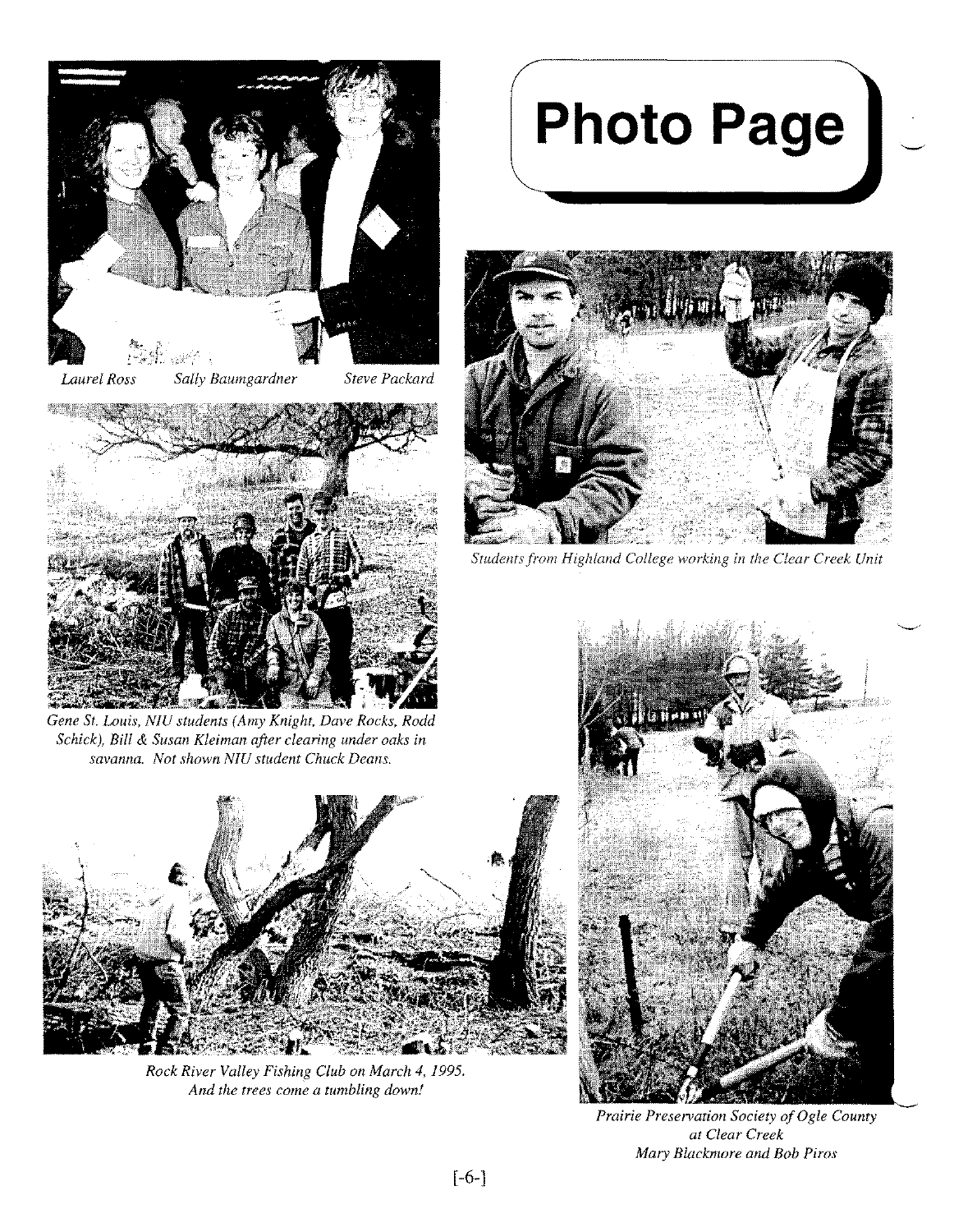## **Calendar**

#### **May**

 $Clip & Save$ 

 $\frac{Post \text{ on } Refri^{\alpha \text{ -}rdtor} \text{ Door}}{ \equiv \equiv \equiv \equiv}$ 

- 6 Saturday: Workday at Main Unit with Mike Adolph
- 7 Sunday: Workday at Kittentail Unit with West Chicago Prairie Stewards - raking in seed.
- 10 10:30 Wednesday: Potluck & Potting Party! Genesis Nursey in Walnut.
- 13 Saturday: Workday at NE Unit with Sally Baumgardner - Sweet clover and wild parsnip eradication - POTLUCK LUNCH 1:30 AT BAUMGARDNERS FOLLOWED BY A SHORT, BUT IMPORTANT, MEETING FOR ALL FRIENDS AND STEWARDS OF NG. AOTP committee meets after general meeting.
- 14 Sunday: Mother's Day<br>20 Saturday: Workday on
- Saturday: Workday on Coneflower Unit with Mary Ann Hoeffliger
- 21 Sunday: Field Trip with Sonja Vogel- "Mid Vernal Experiences"
- 27 Saturday: Workday on Jay Meiners Unit *wi* Jeff Meiners - removing multi flora rose/ cedars.
- 28 Sunday: Deadline Summer Prairie Smoke Submission to Editors
- 29 Monday: Memorial Day Workday on the Clear Creek Unit with the Prairie Preservation Society of Ogle County

**June** Prairie Smoke Editors meet the first week

- 3 Saturday: Savanna plant identification hike with Dennis Lubbs. Discover plants from one of the rarest communities in the world.
- 10 Saturday: Workday at NE Unit with Sally Baumgardner
- 11 Sunday: Workday at East Heinkel Unit with Mike Crowe
- 18 Sunday: Father's Day
- 24 Saturday: Workday at NE Unit with Sally Baumgardner. Also, TNC members hike and seed collecting field trip.
- 25 Sunday: Workday at Main Unit with Mike Adolph

#### **July**

*y* I I I

 $Tlip$  & Save

- Saturday: Workday at Main Unit with Mike Adolph
- 8 Saturday: Workday on Coneflower Unit with Mary Ann Hoeffliger FOLLOWED BY FRIENDS OF NG POTLUCK AND MEETING AT 1:30
- 15 Saturday:Summer Volunteer Recruitment Day - various stweardship activities lead by Unit Stewards followed by Ice Cream Social

#### »> **ALL WORKDAYS ARE FROM** «< **9:30 -1 :30**

Bring a bag lunch.

- 16 Sunday: Field trip with Kevin Kaltenbach, Fen Unit steward - vigorous hike - rare wetland plants, sore feet, birds, sweat!
- 22 Saturday: Workday at Main Unit with Mike Adolph
- 23 Sunday: Afternoon, 3:00pm! Second plant identification hike with VSN regional ecologist Dennis Lubbs.
- 30 Sunday: Workday at Main Unit with Mike Adolph
- *\* Registration required.*

#### **Wish list for Nachusa Grasslands:**

\*-pto mount sickle bar mower

- =picnic bench
- •-hand tools
- =-bit and brace
- $\blacktriangleright$ -flatbed trailer (5' wide) • agriculutural combine
- =dissecting microscope
- •-old photos of the grasslands
- •-hay rack/wagon
- \*-overhead projector
- •-portable gas tank for filing up tractors in the field, fitting in the back of the truck, 50-100 capacity

Donations are greatly appreciated  $&$  tax deductible.

#### **Thanks to donors for:**

- vi-Microscope Roger Taylor
- vi-Donation Green Meadows Garden Club
- vi-\$500 Anonymous Donor
- vi-Fax machine Mel Sparks
- $\sqrt{\frac{1}{1}}$ -Installing at cost and free labor a new furnace system *wlducts -* Dave Schonefelder of Beautiful Fields Heating and Cooling in Dixon
- *v*<sup>-</sup>\$4,300! North & Western Committee of TNC for seed and the new propagation nursery. This new committee wanted to show their support - chaired by John Santucci.
- $\sqrt{\ }$ -Building a closet for Yellow House George Perkins
- $\sqrt{M}$ ailing list maintenance Chris Pfoutz at Crest Foods *(c/o* Jeff Meiners)
- $\sqrt{\ }$ -Benches built by Bill Mayes

It's about that time of year! **The Firefly**

by Ogen Nash

The firefly's flame

Is something for which science has no name.

I can think of nothing eerier

Than flying around with an unidentified glow on a person's posteerier.

**Restoring and protecting** native Illinois is fun and meaningful work, join us for a few workdays this summer. Meet at the bam behind the  $\begin{bmatrix} 1 & -7 \\ 1 & \end{bmatrix}$  Yellow House, 2055 Lowden Road.